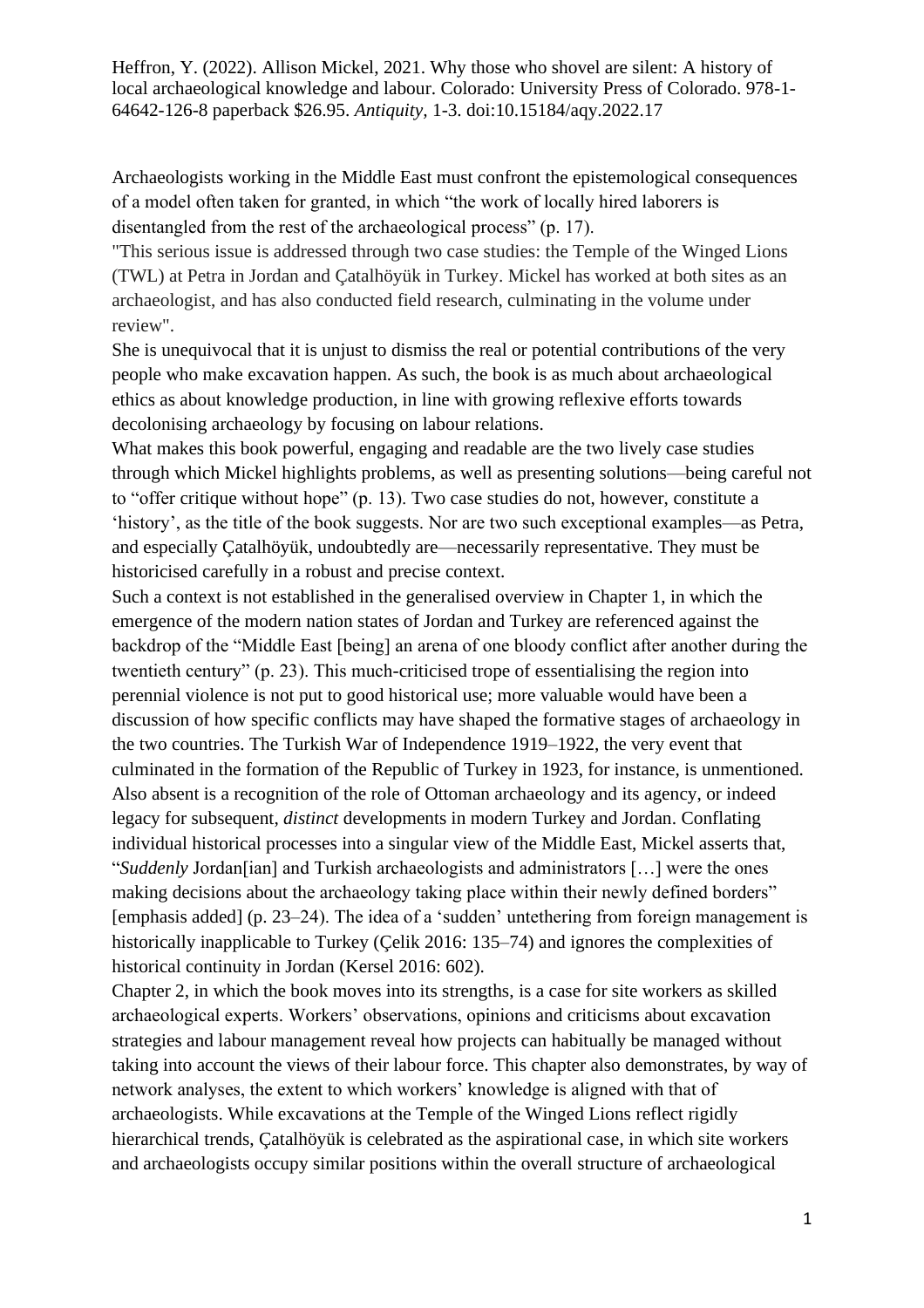Heffron, Y. (2022). Allison Mickel, 2021. Why those who shovel are silent: A history of local archaeological knowledge and labour. Colorado: University Press of Colorado. 978-1- 64642-126-8 paperback \$26.95. *Antiquity,* 1-3. doi:10.15184/aqy.2022.17

knowledge. It would be fascinating to read more about the extent to which Çatalhöyük's "more inclusive, more egalitarian labor model" (p. 57) is shaped by its extraordinary resources, for instance to sustain a project team with a ratio of 444 archaeologists to 29 workers (compared to the 56 archaeologists to 48 workers at Petra's Temple of the Winged Lions).

Chapter 3 is a perceptive commentary on workers' own archaeological interpretations, speculating, for instance, on intramural burial at Neolithic Çatalhöyük, or the construction process of the Temple of the Winged Lions at Petra. The chapter culminates in a discussion on the 'Causes and Consequences of Exclusion from Interpretation', in which a common theme is identified: workers are conscious of being disconnected from the outcome of the work they perform. The "language problem" (p. 87) is mentioned more than once. Solutions from Çatalhöyük focus on increasing the amount of information and training made available to local communities. It is not considered that projects could likewise invest in archaeologists' own skills training, for instance to learn a field language, by which they can be empowered to exercise greater independence and agency in communicating with locals. It would also alleviate the informal burden on local archaeologists, who must interrupt their own professional activities, "setting aside […] other work and responsibilities" (p. xi) to facilitate those of their foreign counterparts.

Chapter 4 introduces one of the most significant contributions of the book: the concept of 'lucrative non-knowledge'. From feigning ignorance for the sake of job security to reasserting power through limiting others' access to their own knowledge, motivations for lucrative non-knowledge are varied. In examining this variation, Mickel creates an opportunity to revisit the habitual presumption that site workers possess no archaeological expertise comparable with, or useful to, the formally trained archaeologist.

Chapter 5 comprises short summaries of how archaeological fieldwork relying on hired local labour is structured elsewhere in the world, including India, Southern Africa and Latin America. This chapter places the labour practices of excavations in the Middle East in a global context, demonstrating how much there is to learn from a comparative perspective. Chapter 6 showcases the idea of 'Inclusive Recording' so that workers' intellectual contributions can be integrated into knowledge production, especially by means of "openended methodologies such as photography and video" (p. 131). The power of images is used very effectively, illustrating how workers' photos can introduce entirely new perspectives but can also produce nearly identical records to those captured by archaeologists. Importantly, Mickel states that this type of intellectual contribution should be remunerated—an appropriate note on which the 'Conclusions' comes to a close.

The book ends without a clear methodological explanation of fieldwork or data collection strategies, missing an opportunity to situate this study as a benchmark for future research taking an ethnographic approach to archaeological practices. This does detract from that fact that this is a politically relevant and thought-provoking narrative that focuses our attention on the interplay between archaeological labour management and knowledge production.